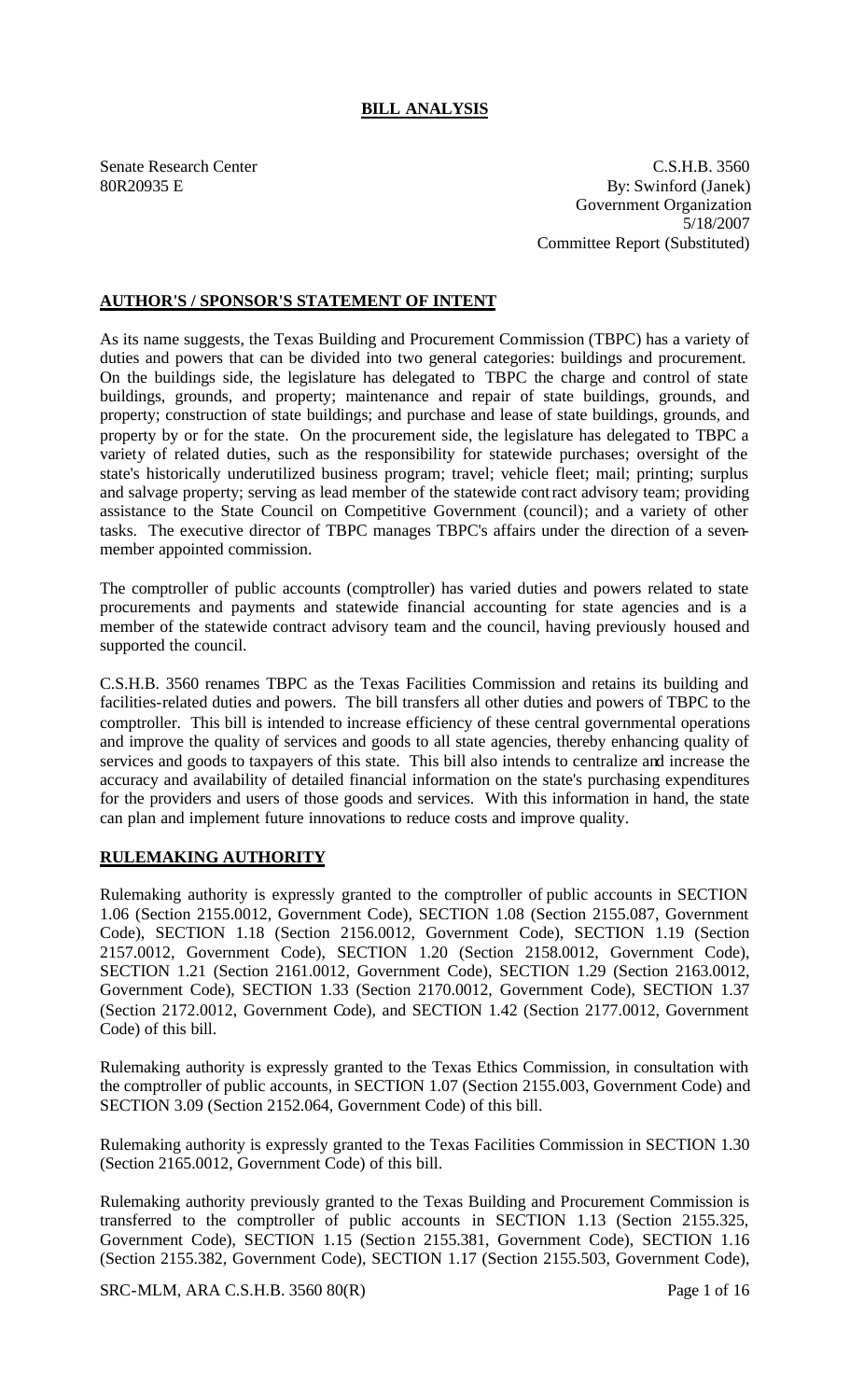SECTION 1.35 (Section 2171.002, Government Code), SECTION 1.36 (Section 2171.056, Government Code), SECTION 1.41 (Section 2176.110, Government Code), and SECTION 1.103 (Section 271.082, Local Government Code) of this bill.

Rulemaking authority previously granted to the State Purchasing and General Services Commission is transferred to the comptroller of public accounts in SECTION 1.49 (Section 465.0082, Government Code) of this bill.

Rulemaking authority previously granted to the General Services Commission is transferred to the comptroller of public accounts in SECTION 1.68 (Section 2113.103, Government Code), SECTION 1.73 (Section 2251.003, Government Code), SECTION 1.83 (Section 34.001, Education Code), SECTION 1.93 (Section 361.427, Health and Safety Code), SECTION 1.95 (Section 32.044, Human Resources Code), and SECTION 3.11 (Section 2254.024, Government Code) of this bill.

Rulemaking authority previously granted to the comptroller of public accounts is modified in SECTION 3.02 (Section 403.023, Government Code) of this bill.

### **SECTION BY SECTION ANALYSIS**

#### ARTICLE 1. TRANSFER OF DUTIES TO COMPTROLLER

SECTION 1.01. Amends Sections 2151.002, 2151.003, and 2151.004, Government Code, as follows:

Sec. 2151.002. New heading: DEFINITION. Redefines "state agency" and deletes the definition of "commission."

Sec. 2151.003. REFERENCE. Provides that a statutory reference to the General Services Commission (GSC), the State Board of Control (SBC), the State Purchasing and General Services Commission (SPGSC), or the Texas Building and Procurement Commission (TBPC) means the Texas Facilities Commission (TFC) if the statutory reference concerns certain duties relating to state buildings, grounds, property, or child care services for state employees and means the comptroller of public accounts (comptroller) in all other circumstances, except as otherwise provided by law.

Sec. 2151.004. New heading: TRANSFER AND ALLOCATION OF POWERS AND DUTIES. (a) and (b) Makes conforming and nonsubstantive changes.

(c) Provides that TFC retains the powers and duties of the former TBPC relating to charge and control of state buildings, grounds, or property, maintenance or repair of state buildings, grounds, or property, child care services for state employees under Chapter 663 (Child Care Services for State Employees), surplus and salvage property, construction of a state building, or purchase or lease of state buildings, grounds, or property by or for the state.

(d) Provides that, except as provided by Subsection (a) or (c) or other law, all other powers and duties of TBPC are transferred to the comptroller.

SECTION 1.02. Amends Chapter 2151, Gove rnment Code, by adding Section 2151.0041, as follows:

Sec. 2151.0041. SUNSET PROVISION. (a) Provides that the transfer of powers and duties to the comptroller under Section 2151.004(d) and under House Bill 3560, Acts of the 80th Legislature, Regular Session, 2007, is subject to Chapter 325 (Sunset Law), Government Code.

(b) Requires the Sunset Advisory Commission (SAC) to evaluate the transfer of powers and duties to the comptroller under Section 2151.004(d) and under House Bill 3560, Acts of the 80th Legislature, Regular Session, 2007, and present to the 82nd Legislature a report on its evaluation and recommendations in relation to the

SRC-MLM, ARA C.S.H.B. 3560 80(R) Page 2 of 16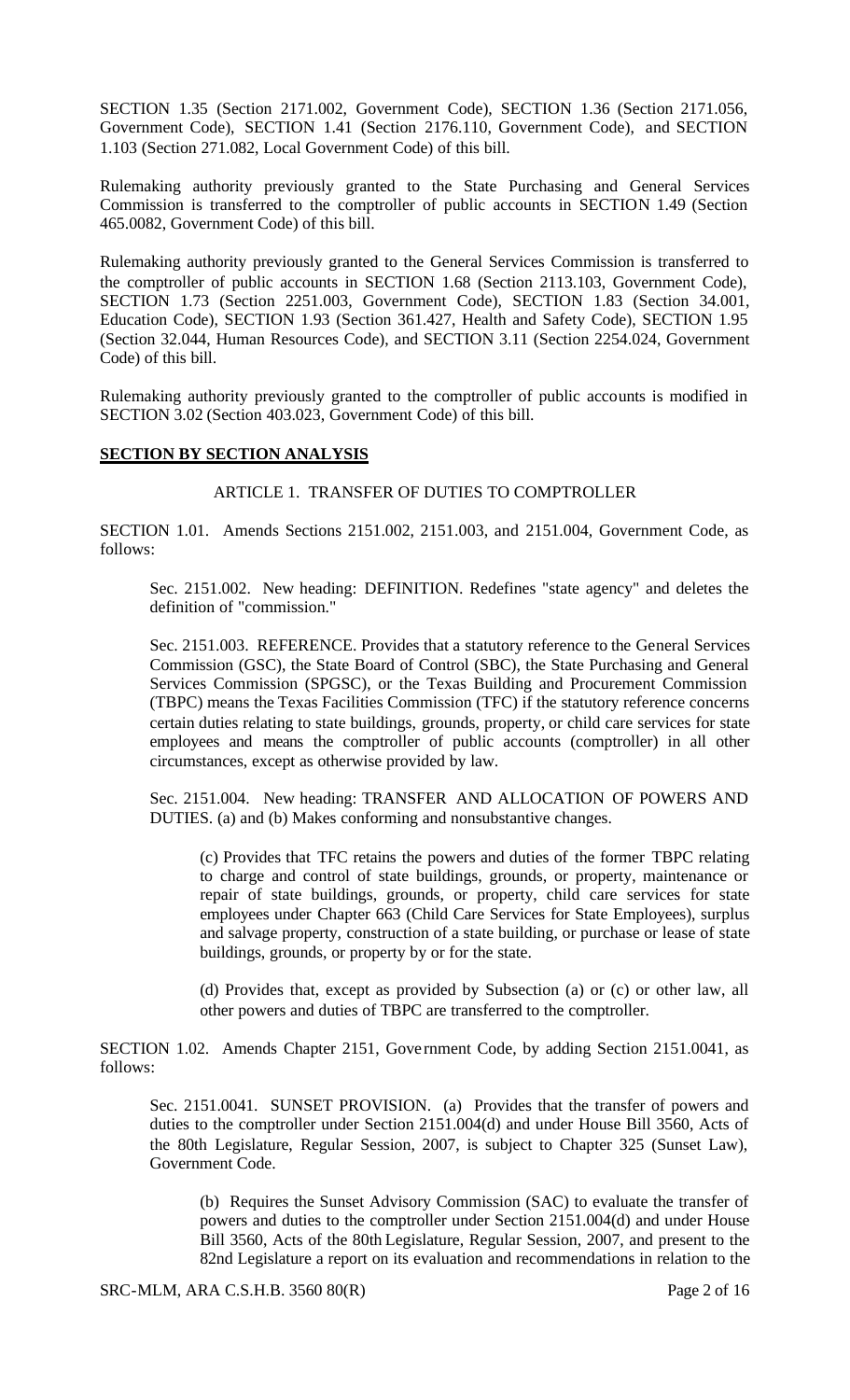transfer. Requires the comptroller to perform all duties in relation to the evaluation that a state agency subject to review under Chapter 325 would perform in relation to a review.

(c) Sets forth certain powers and duties, references in law, rules or forms, obligations, powers and duties, and property and records that are transferred from the comptroller to TFC. Sets forth certain Sections of the Human Resources Code and Government Code that expire, unless otherwise provided by the legislature by law, on September 1, 2011.

SECTION 1.03. Amends the heading to Chapter 2152, Government Code, to read as follows:

CHAPTER 2152. TEXAS FACILITIES COMMISSION

SECTION 1.04. Amends Section 2152.001, Government Code, as follows:

Sec. 2152.001. COMMISSION. Provides that TFC is an agency of the state.

SECTION 1.05. Amends Subchapter A, Chapter 2152, Government Code, by adding Section 2152.0011, as follows:

Sec. 2152.0011. TEXAS FACILITIES COMMISSION; DEFINITION. (a) Provides that TBPC is renamed TFC.

(b) Defines "commission" or "Texas Building and Procurement Commission."

SECTION 1.06. Amends Subchapter A, Chapter 2155, Government Code, by adding Sections 2155.0011 and 2155.0012, as follows:

Sec. 2155.0011. TRANSFER OF DUTIES; REFERENCE. (a) Transfers the powers and duties of TBPC under this chapter (Purchasing: General Rules and Procedures) to the comptroller.

(b) Provides that a reference in this chapter to TBPC means the comptroller.

Sec. 2155.0012. AUTHORITY TO ADOPT RULES. Authorizes the comptroller to adopt rules to efficiently and effectively administer this chapter. Requires the comptroller to conduct a public hearing regarding the proposed rule regardless of whether the requirements of Section 2001.029(b) (requiring a state agency to grant an opportunity for a public hearing before it adopts substantive rules if a public hearing is requested by certain persons or entities), Government Code, are met.

SECTION 1.07. Amends Section 2155.003, Government Code, as follows:

Sec. 2155.003. CONFLICT OF INTEREST. (a) Prohibits the chief clerk of the comptroller or any other employee of the comptroller, rather than a commission member, employee, or appointee, from having an interest in, or in any manner being connected with, a contract or bid for a purchase of goods or services by an agency of the state or in any manner, including by rebate or gift, accepting or receiving from a person to whom a contract may be awarded, directly or indirectly, anything of value or a promise, obligation, or contract for future reward or compensation.

(b) Makes a conforming change.

(c) Requires the Texas Ethics Commission (TEC), in consultation with the comptroller, to adopt rules to implement this section.

(d) Requires TEC to administer and enforce this section and authorizes TEC to prepare written opinions regarding this section in accordance with Subchapter D (Advisory Opinions), Chapter 571.

SRC-MLM, ARA C.S.H.B. 3560 80(R) Page 3 of 16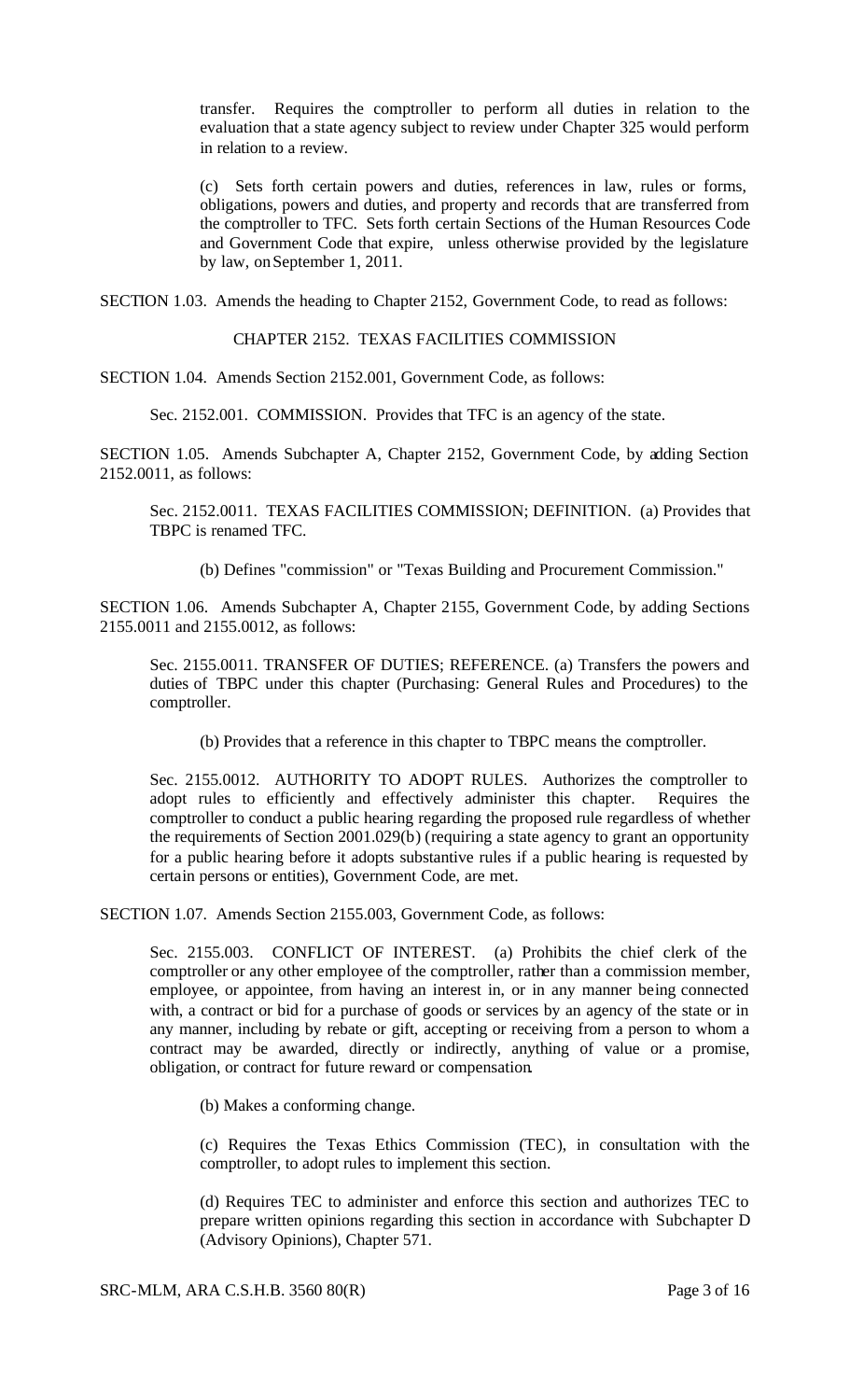(e) Requires the comptroller to report to TEC a campaign contribution from a vendor that bids on or receives a contract under the comptroller's purchasing authority.

SECTION 1.08. Amends Subchapter B, Chapter 2155, Government Code, by adding Sections 2155.086 and 2155.087, as follows:

Sec. 2155.086. PROCEDURES FOR AWARDING CERTAIN CONTRACTS. (a) Defines "chief clerk" for this section and Section 2155.0087

(b) Provides that this section applies only to the award of a contract by the comptroller that meets certain conditions.

(c) Sets forth certain contracts to which this section does not apply.

(d) Requires a contract to which this section applies to be awarded in a public meeting chaired and conducted by the chief clerk of the comptroller or the chief clerk's designee (chief clerk). Requires the chief clerk to determine the time and location for the meeting. Requires the meeting to comply with applicable provisions of Chapter 551 (Open Meetings), Government Code, including requirements relating to posting notice of the meeting. Requires the comptroller to also post notice of the meeting on the comptroller's website and in the state business daily. Requires the office of the attorney general to advise the comptroller on the applicable provisions of Chapter 551.

(e) Authorizes the chief clerk to review any written recommendations for the proposed contract award submitted by the comptroller's staff or by an evaluation committee established by the comptroller for the proposed contract before the meeting. Requires the chief clerk to make the staff's or committee's final written recommendations available to the public at the meeting.

(f) Provides that a contract awarded by the chief clerk under this section is not considered final and does not bind the state until all negotiations are completed, if applicable, and all parties to the contract have signed the final contract.

(g) Requires the comptroller to post notice of a contract award made in an open meeting under this section on the comptroller's website and in the state business daily.

(h) Requires the comptroller to post the text of a contract awarded in an open meeting under this section on the comptroller's website and in the state business daily, except for information in a contract that is not subject to disclosure under Chapter 552 (Public Information), Government Code. Provides that information that is not subject to disclosure under Chapter 552 must be referenced in an appendix that generally describes the information without disclosing the specific content of the information.

Sec. 2155.087. STATEWIDE PROCUREMENT ADVISORY COUNCIL. (a) Defines "council."

(b) Sets forth certain members or their designees who comprise the Statewide Procurement Advisory Council (council).

(c) Requires the comptroller to adopt rules describing the purpose and tasks of the council as provided by Section 2110.005 (Agency-Developed Statement of Purpose and Tasks; Reporting Requirements), Government Code. Makes a conforming change.

(d) Requires a quorum of the council to attend each meeting under Secton 2155.086 in which the chief clerk awards a contract. Requires the council to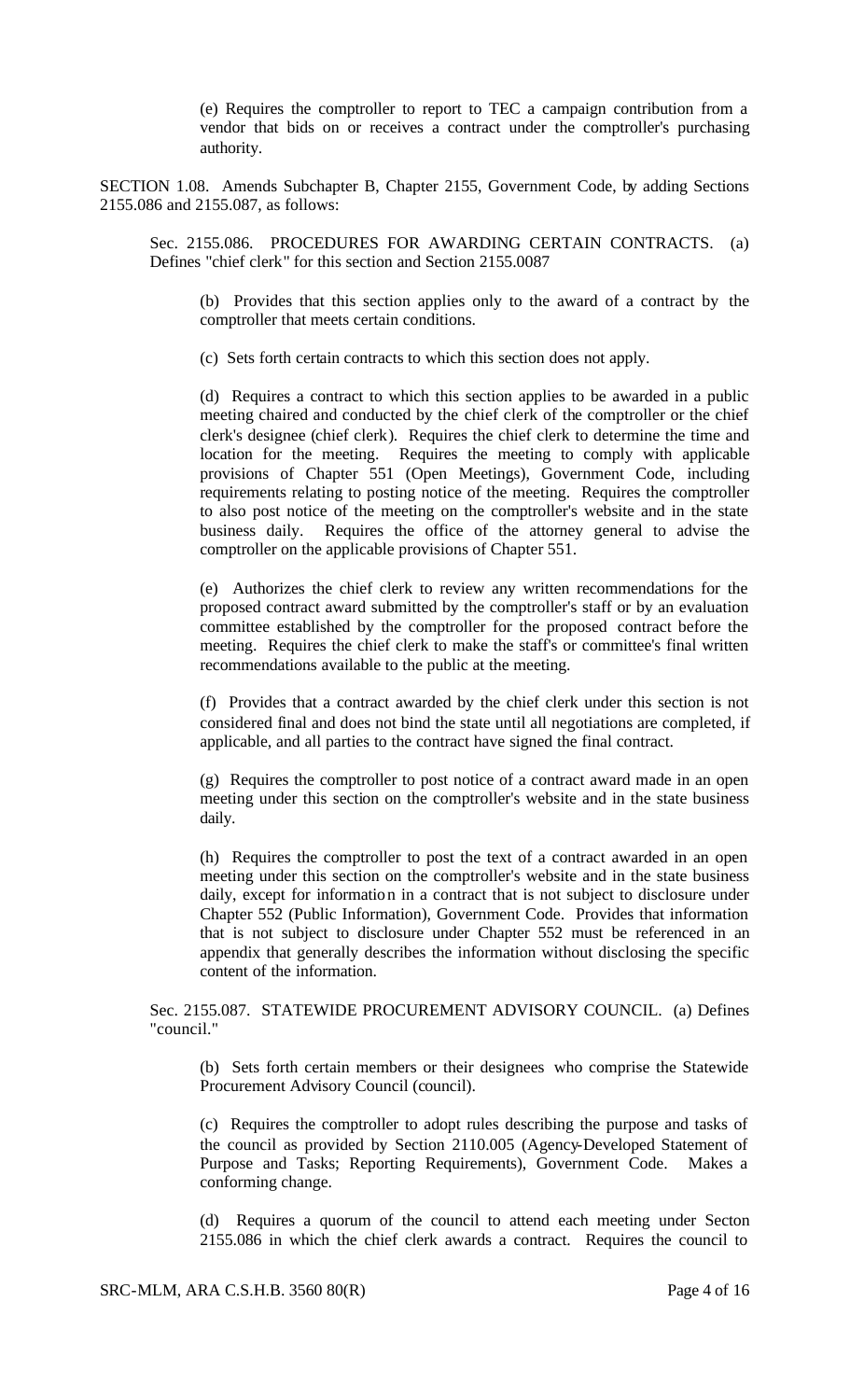make recommendations to and advise the chief clerk in a manner consistent with the established purpose and tasks of the council in the meeting.

SECTION 1.09. Amends Section 2155.144(k), Government Code, to make conforming changes.

SECTION 1.10. Amends Section 2155.322(b), Government Code, to require a state agency to send the comptroller certification on a form or in the manner prescribed by the comptroller, rather than agreed to by the comptroller.

SECTION 1.11. Amends Section 2155.323(b), Government Code, as follows:

(b) Requires the comptroller, if the comptroller approves the financial information, to determine whether the purchase information should also be audited under Section 2155.324 (Commission Audit). Deletes existing text requiring the comptroller to promptly send a certification and purchase information to TBPC using a method and format agreed to by the comptroller and TBPC.

SECTION 1.12. Amends Section 2155.324, Government Code, as follows:

Sec. 2155.324. New heading: PURCHASE AUDIT. (a) Requires the comptroller to audit the purchase information for compliance with applicable purchasing statutes and rules when the comptroller considers a purchase audit to be advisable, rather than not later than the eighth day after a certain date.

(b) Makes a conforming change.

(c) Deletes this subsection requiring TBPC to notify the comptroller of certain information.

SECTION 1.13. Amends Section 2155.325, Government Code, as follows:

Sec. 2155.325. New heading: PURCHASE AUDIT AFTER ISSUANCE OF WARRANT. (a) and (b) Makes conforming changes.

(c) Deletes existing text requiring the comptroller to send certification and purchase information received by the comptroller to TBPC, under TBPC's rules.

SECTION 1.14. Amends Section 2155.326, Government Code, as follows:

Sec. 2155.326. New heading: AUDIT BY STATE AUDITOR. Provides that transactions, processes, and the performance of functions under this chapter and Chapters 2156 (Purchasing Methods), 2157 (Purchasing: Purchase of Automated Information Systems), and 2158 (Purchasing: Miscellaneous Provisions for Purchase of Certain Goods and Services) are subject to audit by the state auditor under Chapter 321 (State Auditor). Deletes existing text requiring the comptroller, on request, to furnish TBPC with information detailing all vouchers paid under this subchapter (Inspection and Certification of Goods or Services; Audits) and Section 2155.132 (Purchases Less Than Specified Monetary Amount) to enable TBPC to update periodically computer records and close purchase order files.

SECTION 1.15. Amends Section 2155.381, Government Code, to make conforming changes.

SECTION 1.16. Amends Section 2155.382(a), Government Code, to make conforming changes.

SECTION 1.17. Amends Section 2155.503, Government Code, to require the comptroller, rather than TBPC, to adopt rules to implement this subchapter (Multiple Award Contract Schedule). Makes conforming changes.

SECTION 1.18. Amends Subchapter A, Chapter 2156, Government Code, by adding Sections 2156.0011 and 2156.0012, as follows:

SRC-MLM, ARA C.S.H.B. 3560 80(R) Page 5 of 16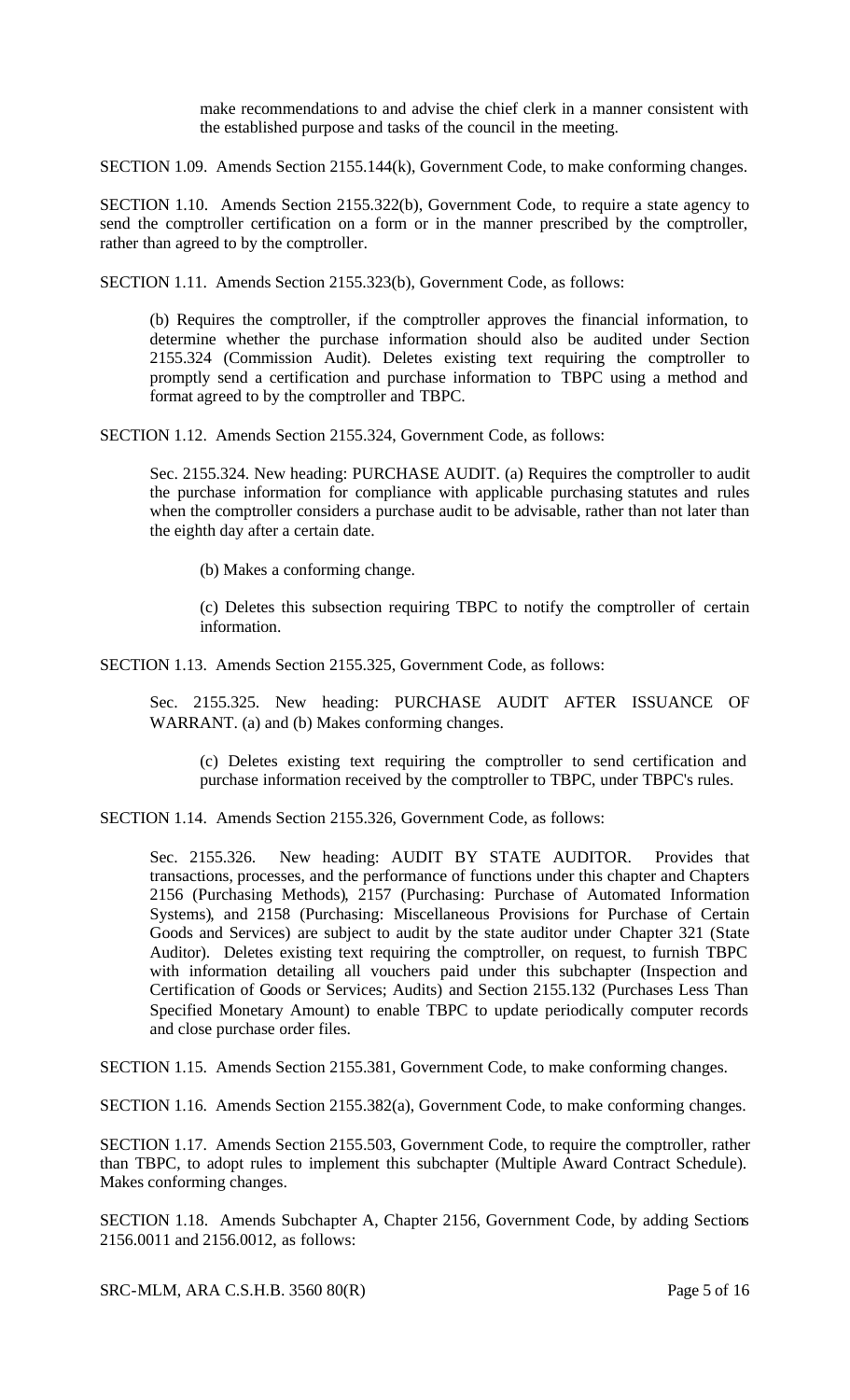Sec. 2156.0011. TRANSFER OF DUTIES; REFERENCE. (a) Transfers the powers and duties of TBPC under this chapter (Purchasing Methods) to the comptroller.

(b) Provides that a reference in this chapter to TBPC means the comptroller.

Sec. 2156.0012. AUTHORITY TO ADOPT RULES. Authorizes the comptroller to adopt rules to efficiently and effectively administer this chapter. Makes conforming changes.

SECTION 1.19. Amends Subchapter A, Chapter 2157, Government Code, by adding Sections 2157.0011 and 2157.0012, as follows:

Sec. 2157.0011. TRANSFER OF DUTIES; REFERENCE. (a) Transfers the powers and duties of TBPC under this chapter (Purchasing: Purchase of Automated Information Systems) to the comptroller.

(b) Provides that a reference in this chapter to TBPC means the comptroller.

Sec. 2157.0012. AUTHORITY TO ADOPT RULES. Authorizes the comptroller to adopt rules to efficiently and effectively administer this chapter. Makes conforming changes.

SECTION 1.20. Amends Subchapter A, Chapter 2158, Government Code, by adding Sections 2158.0011 and 2158.0012, as follows:

Sec. 2158.0011. TRANSFER OF DUTIES; REFERENCE. (a) Transfers the powers and duties of TBPC under this chapter (Purchasing: Miscellaneous Provisions for the Purchase of Certain Goods and Services) to the comptroller.

(b) Provides that a reference in this chapter to TBPC means the comptroller.

Sec. 2158.0012. AUTHORITY TO ADOPT RULES. Authorizes the comptroller to adopt rules to efficiently and effectively administer this chapter. Makes conforming changes.

SECTION 1.21. Amends Subchapter A, Chapter 2161, Government Code, by adding Sections 2161.0011 and 2161.0012, as follows:

Sec. 2161.0011. TRANSFER OF DUTIES; REFERENCE. (a) Transfers the powers and duties of TBPC under this chapter (Historically Underutilized Businesses) to the comptroller.

(b) Provides that a reference in this chapter to TBPC means the comptroller.

Sec. 2161.0012. AUTHORITY TO ADOPT RULES. (a) Requires the comptroller to adopt rules to efficiently and effectively administer this chapter. Makes conforming changes.

(b) Requires the comptroller to follow the procedures prescribed by Subchapter B (Rulemaking), Chapter 2001, when adopting a new rule or a change to an existing rule that relates to historically underutilized businesses.

SECTION 1.22. Amends Section 2161.061, Government Code, by adding Subsection (e), as follows:

(e) Requires a local government or a nonprofit organization that certifies historically underutilized businesses under Subsection (c) or that conducts a certification program described by and approved under Subsection (b) to make available to the public an online searchable database containing certain information about historically underutilized businesses, minority business enterprises, women's business enterprises, and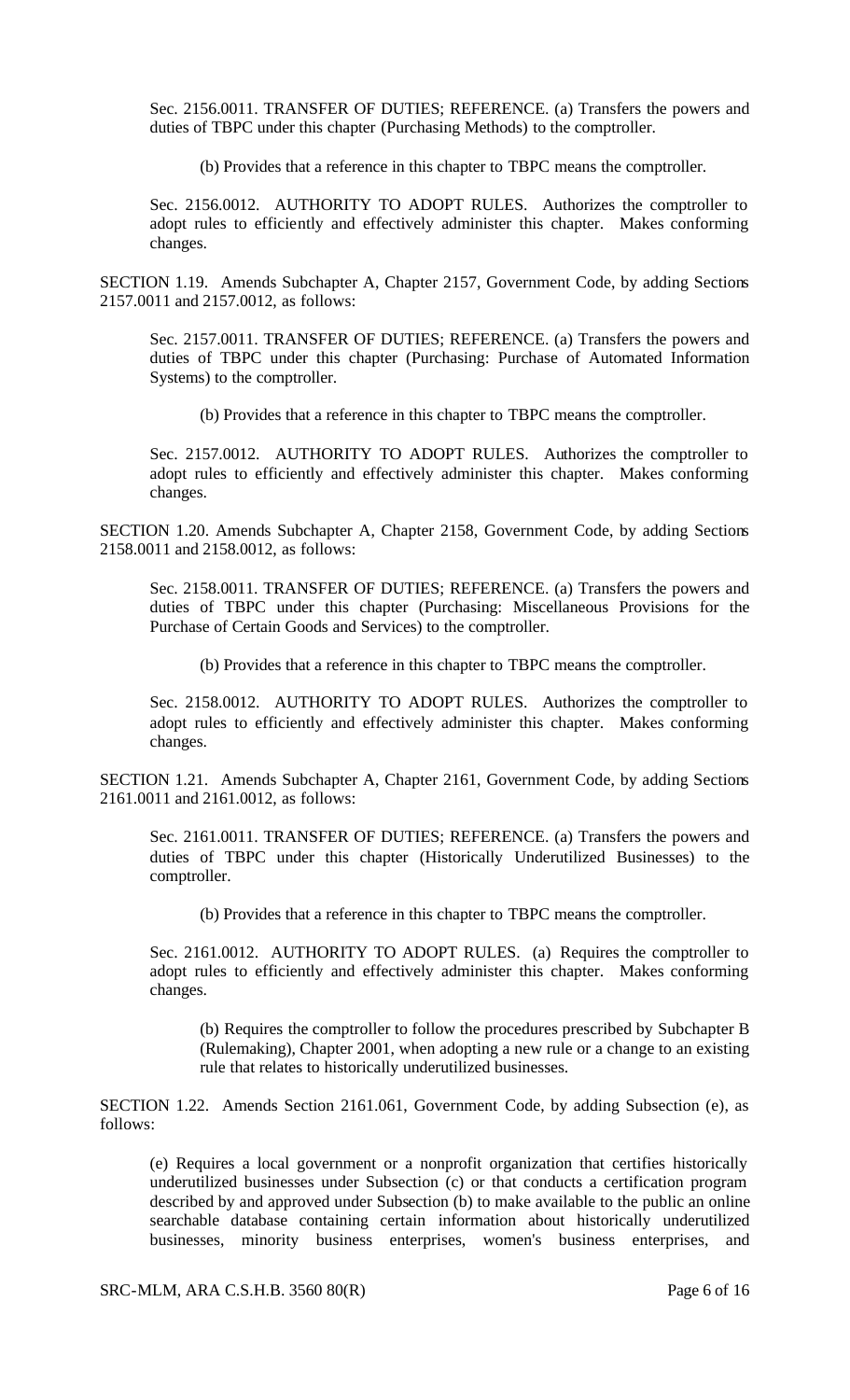disadvantaged business enterprises certified by the local government or nonprofit organization.

SECTION 1.23. Amends Sections 2161.123(d) and (e), Government Code, as follows:

(d) Requires the state auditor to consider certain factors in determining whether a state agency is making a good faith effort to comply with this section, including the establishment of goals for contracting with historically underutilized businesses in each procurement category based on scheduled fiscal year expenditures and the availability of historically underutilized businesses in each category as determined by rules adopted under Section 2161.002.

(e) Requires, rather than prohibits, the state auditor to consider the success or failure of the state agency to contract with historically underutilized businesses in accordance with the agency's goals described by Subsection  $(d)(5)$ . Deletes existing text requiring the state auditor's review to be restricted to the agency's procedural compliance with Subsection (d).

SECTION 1.24. Amends Section 2161.125, Government Code, to make conforming changes.

SECTION 1.25. Amends Section 2161.127, Government Code, as follows:

Sec. 2161.127. LEGISLATIVE APPROPRIATIONS REQUEST. (a) Creates this subsection from existing text.

(b) Requires the report under Subsection (a) to include the agency's goals for contracting with historically underutilized businesses and certain statements pertaining to those goals.

SECTION 1.26. Amends Section 2162.051(a), Government Code, to provide that the State Council on Competitive Government (council) consists of certain individuals or their designees, including the presiding officer of TFC and the land commissioner.

SECTION 1.27. Amends Subchapter B, Chapter 2162, Government Code, by adding Section 2162.053, as follows:

Sec. 2162.053. ADMINISTRATION BY COMPTROLLER. (a) Requires the comptroller to provide offices for the council and requires the comptroller to provide the council with legal, technical, administrative, and other support necessary to carry out its powers and duties.

(b) Provides that any administrative powers or duties of TBPC with respect to the council are transferred to the comptroller.

SECTION 1.28. Amends Section 2162.102(c), Government Code, to make a conforming change.

SECTION 1.29. Amends Chapter 2163, Government Code, by adding Sections 2163.0011 and 2163.0012, as follows:

Sec. 2163.0011. TRANSFER OF DUTIES; REFERENCE. (a) Transfers the powers and duties of TBPC under this chapter (Commercially Available Activities) to the comptroller.

(b) Provides that a reference in this chapter to TBPC means the comptroller.

Sec. 2163.0012. AUTHORITY TO ADOPT RULES. Authorizes the comptroller to adopt rules to efficiently and effectively administer this chapter. Makes conforming changes.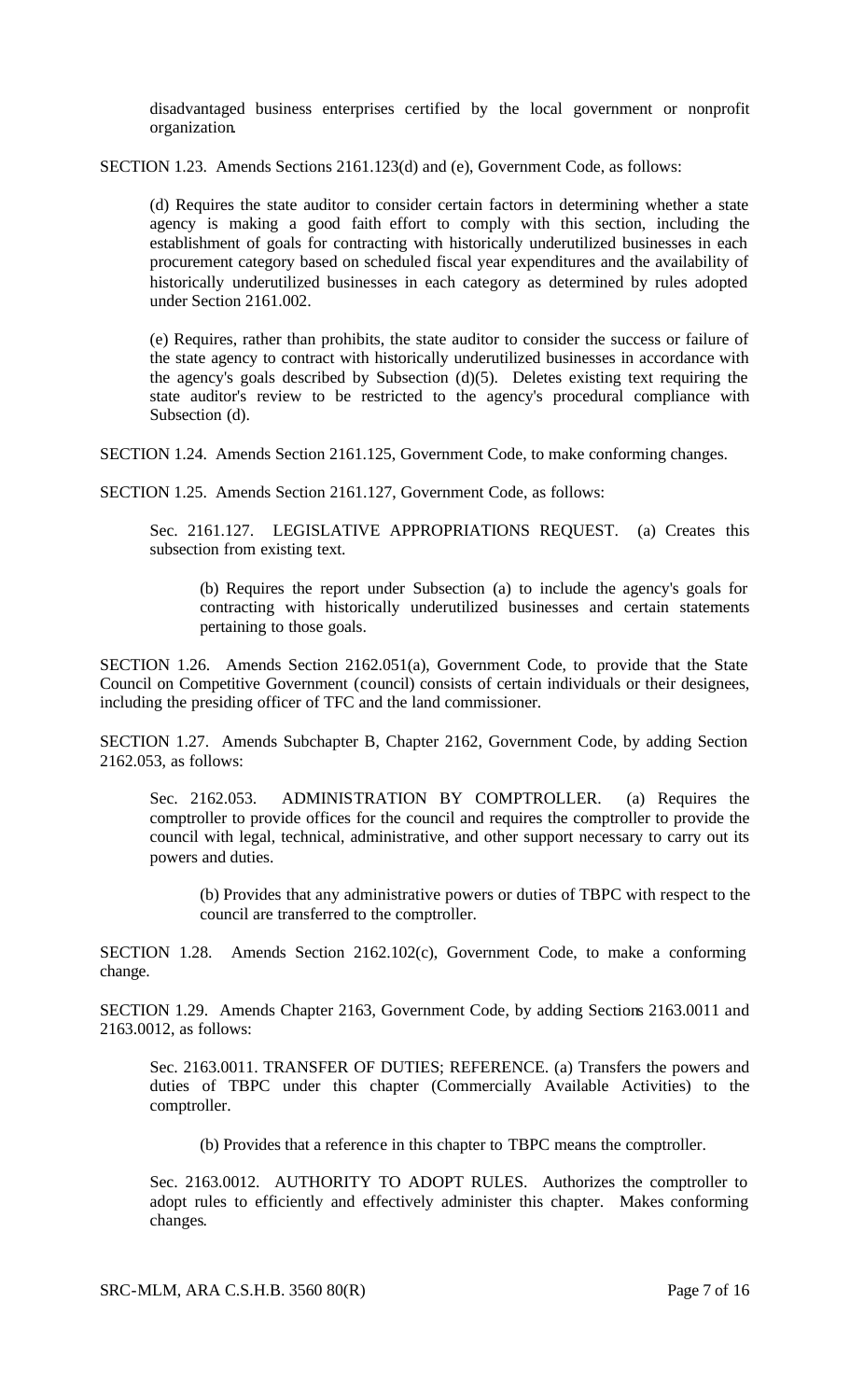SECTION 1.30. Amends Subchapter A, Chapter 2165, Government Code, by adding Sections 2165.0011 and 2165.0012, as follows:

Sec. 2165.0011. DEFINITION. Defines "commission."

Sec. 2165.0012. AUTHORITY TO ADOPT RULES. Authorizes TFC to adopt rules to efficiently and effectively administer this chapter.

SECTION 1.31. Amends Section 2166.001, Government Code, by amending Subdivision (1) and adding Subdivision (1-a) to define "commission" and make a nonsubstantive change.

SECTION 1.32. Amends Subchapter A, Chapter 2167, Government Code, by adding Section 2167.0011, as follows:

Sec. 2167.0011. DEFINITION. Defines "commission."

SECTION 1.33. Amends Subchapter A, Chapter 2170, Government Code, by adding Sections 2170.0011 and 2170.0012, as follows:

Sec. 2170.0011. TRANSFER OF DUTIES; REFERENCE. (a) Transfers the powers and duties of TBPC under this chapter (Telecommunications Services) to the comptroller.

(b) Provides that a reference in this chapter to TBPC means the comptroller.

Sec. 2170.0012. AUTHORITY TO ADOPT RULES. Authorizes the comptroller to adopt rules to efficiently and effectively administer this chapter. Makes conforming changes.

SECTION 1.34. Amends Subchapter A, Chapter 2171, Government Code, by adding Section 2171.0011, as follows:

Sec. 2171.0011. TRANSFER OF DUTIES; REFERENCE. (a) Transfers the powers and duties of TBPC under this chapter (Travel and Vehicle Fleet Services) to the comptroller.

(b) Provides that a reference in this chapter to TBPC means the comptroller.

SECTION 1.35. Amends Section 2171.002, Government Code, as follows:

Sec. 2171.002. RULES. Requires the comptroller, rather than TBPC, to adopt rules to implement this chapter, including rules relating to certain structures, procedures, and uses of certain negotiated contract rates. Makes a conforming change.

SECTION 1.36. Amends Section 2171.056(e), Government Code, to delete existing text requiring TBPC to consult with the comptroller before TBPC adopts rules or procedures under Subsection (b) to facilitate the audit or the travel vouchers. Makes a conforming change.

SECTION 1.37. Amends Chapter 2172, Government Code, by adding Sections 2172.0011 and 2172.0012, as follows:

Sec. 2172.0011. TRANSFER OF DUTIES; REFERENCE. (a) Transfers the powers and duties of TBPC under this chapter (Miscellaneous General Services Provided by the Commission) to the comptroller.

(b) Provides that a reference in this chapter to TBPC means the comptroller.

Sec. 2172.0012. AUTHORITY TO ADOPT RULES. Authorizes the comptroller to adopt rules to efficiently and effectively administer this chapter. Makes a conforming change.

SECTION 1.38. Amends Section 2175.001, Government Code, by adding Subdivision (1-a), to define "commission."

SRC-MLM, ARA C.S.H.B. 3560 80(R) Page 8 of 16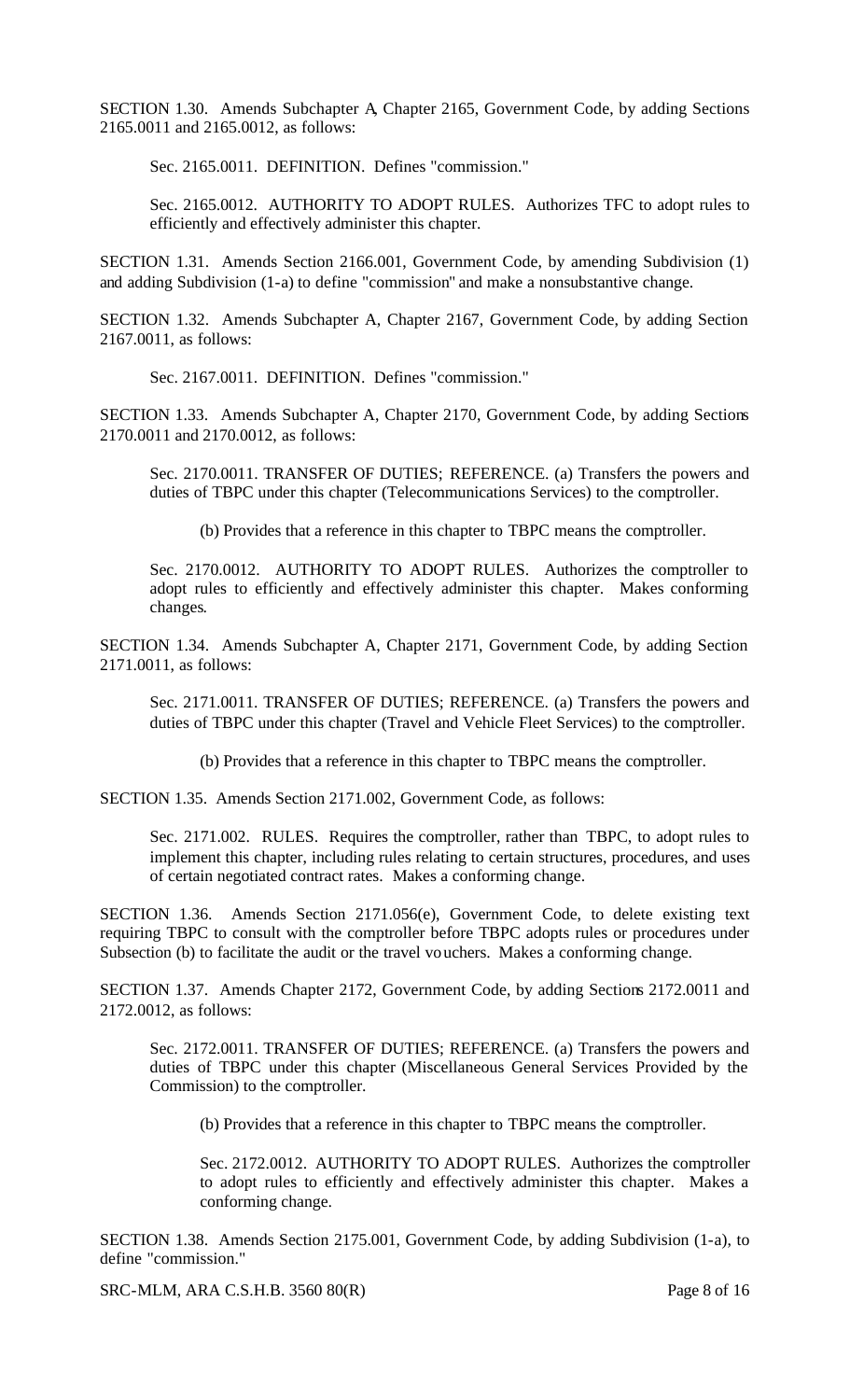SECTION 1.39. Amends Subchapter A, Chapter 2176, Government Code, by adding Section 2176.0011, as follows:

Sec. 2176.0011. TRANSFER OF DUTIES; REFERENCE. (a) Transfers the powers and duties of TBPC under this chapter (Mail) to the comptroller.

(b) Provides that a reference in this chapter to TBPC means the comptroller.

SECTION 1.40. Amends Section 2176.053, Government Code, as follows:

Sec. 2176.053. DELIVERY OF STATE WARRANTS. Authorizes state warrants to be delivered in a manner agreed to by the comptroller, rather than the commission, and the affected agency.

SECTION 1.41. Amends Section 2176.110, Government Code, as follows:

Sec. 2176.110. RULES. Requires the comptroller, rather than commission, to adopt rules for state agencies to implement this chapter, rather than subchapter. Makes a conforming change.

SECTION 1.42. Amends Subchapter A, Chapter 2177, Government Code, by adding Sections 2177.0011 and 2177.0012, as follows:

Sec. 2177.0011. TRANSFER OF DUTIES; REFERENCE. (a) Transfers the powers and duties of TBPC under this chapter (Electronic Commerce) to the comptroller.

(b) Provides that a reference in this chapter to TBPC means the comptroller.

Sec. 2177.0012. AUTHORITY TO ADOPT RULES. Authorizes the comptroller to adopt rules to efficiently and effectively administer this chapter. Makes a conforming change.

SECTION 1.43. Amends Section 22.008(d), Government Code, to make conforming changes.

SECTION 1.44. Amends Section 325.017(e), Government Code, to make a conforming change.

SECTION 1.45. Amends Section 403.251, Government Code, as follows:

Sec. 403.251. New heading: ADDITIONAL DUTIES OF COMPTROLLER. Makes conforming changes.

SECTION 1.46. Amends Section 441.106, Government Code, to make a conforming change.

SECTION 1.47. Amends Sections 441.194(a) and (b), Government Code, to make conforming changes.

SECTION 1.48. Amends Section 444.021(a), Government Code, to make a conforming change.

SECTION 1.49. Amends Section 465.0082, Government Code, to make a conforming change.

SECTION 1.50. Amends Section 465.018(b), Government Code, to make a conforming change.

SECTION 1.51. Amends Section 466.104, Government Code, as follows:

Sec. 466.104. New heading: ASSISTANCE OF COMPTROLLER. (a) Makes a conforming change.

(b) Authorizes the comptroller to request assistance from TFC in performing its facilities-related duties under this section.

SRC-MLM, ARA C.S.H.B. 3560 80(R) Page 9 of 16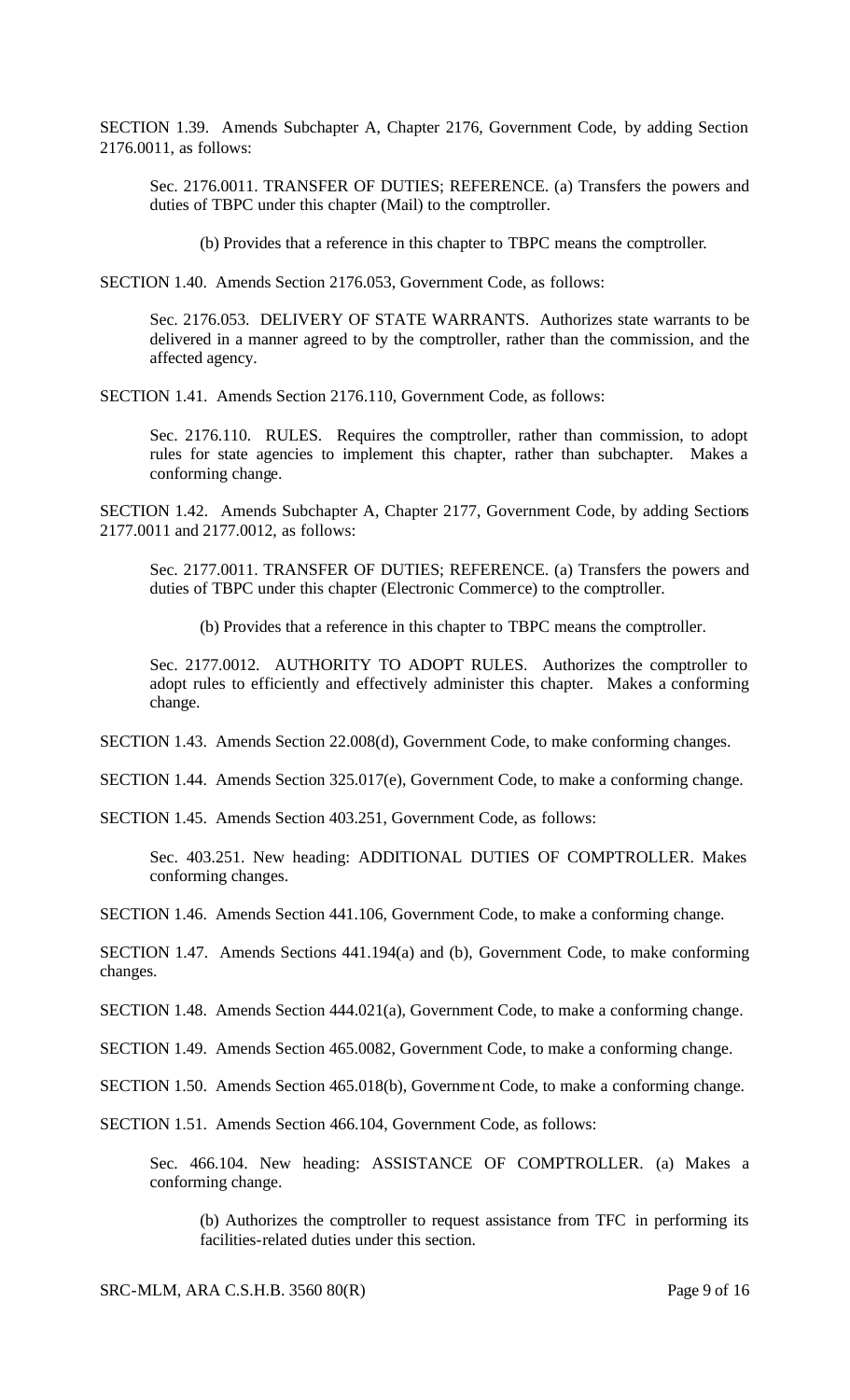SECTION 1.52. Amends Section 481.027(f), Government Code, to make conforming changes.

SECTION 1.53. Amends Section 496.0515(b), Government Code, to make a conforming change.

SECTION 1.54. Amends Section 497.024(b), Government Code, to make a conforming change.

SECTION 1.55. Amends Sections 497.025(a) and (c), Government Code, to make conforming changes.

SECTION 1.56. Amends Section 497.026, Government Code, to make a conforming change.

SECTION 1.57. Amends Section 497.027, Government Code, to make conforming changes.

SECTION 1.58. Amends Section 497.029, Government Code, to make a conforming change.

SECTION 1.59. Amends Section 497.030, Government Code, as follows:

Sec. 497.030. New heading: COMPTROLLER REPORTS. Makes conforming changes.

SECTION 1.60. Amends Section 531.0312(b), Government Code, to make conforming changes.

SECTION 1.61. Amends Section 663.001(3), Government Code, to redefine "commission."

SECTION 1.62. Amends Sections 791.025(a) and (b), Government Code, to make conforming changes.

SECTION 1.63. Amends Section 825.103(d), Government Code, to make conforming changes.

SECTION 1.64. Amends Section 2051.052, Government Code, to make conforming changes.

SECTION 1.65. Amends Section 2054.057(a), Government Code, to make a conforming change.

SECTION 1.66. Amends Section 2101.038, Government Code, to make a conforming change.

SECTION 1.67. Amends Section 2103.032(a), Government Code, to delete existing text authorizing the comptroller to establish an electronic system for the approval of vouchers by GSC.

SECTION 1.68. Amends Sections 2113.103(a), (c), and (d), to make conforming changes.

SECTION 1.69. Amends Section 2113.301(h), Government Code, to make a conforming change.

SECTION 1.70. Amends Section 2203.005(b), Government Code, to make a conforming change.

SECTION 1.71. Amends Sections 2205.004(a) and (c), Government Code, to make conforming changes.

SECTION 1.72. Amends Section 2205.012(a), Government Code, to make a conforming change.

SECTION 1.73. Amends Section 2251.003, Government Code, to make conforming changes.

SECTION 1.74. Amends Section 2252.003(a), Government Code, to make a conforming change.

SECTION 1.75. Amends Section 2254.040, Government Code, as follows:

SRC-MLM, ARA C.S.H.B. 3560 80(R) Page 10 of 16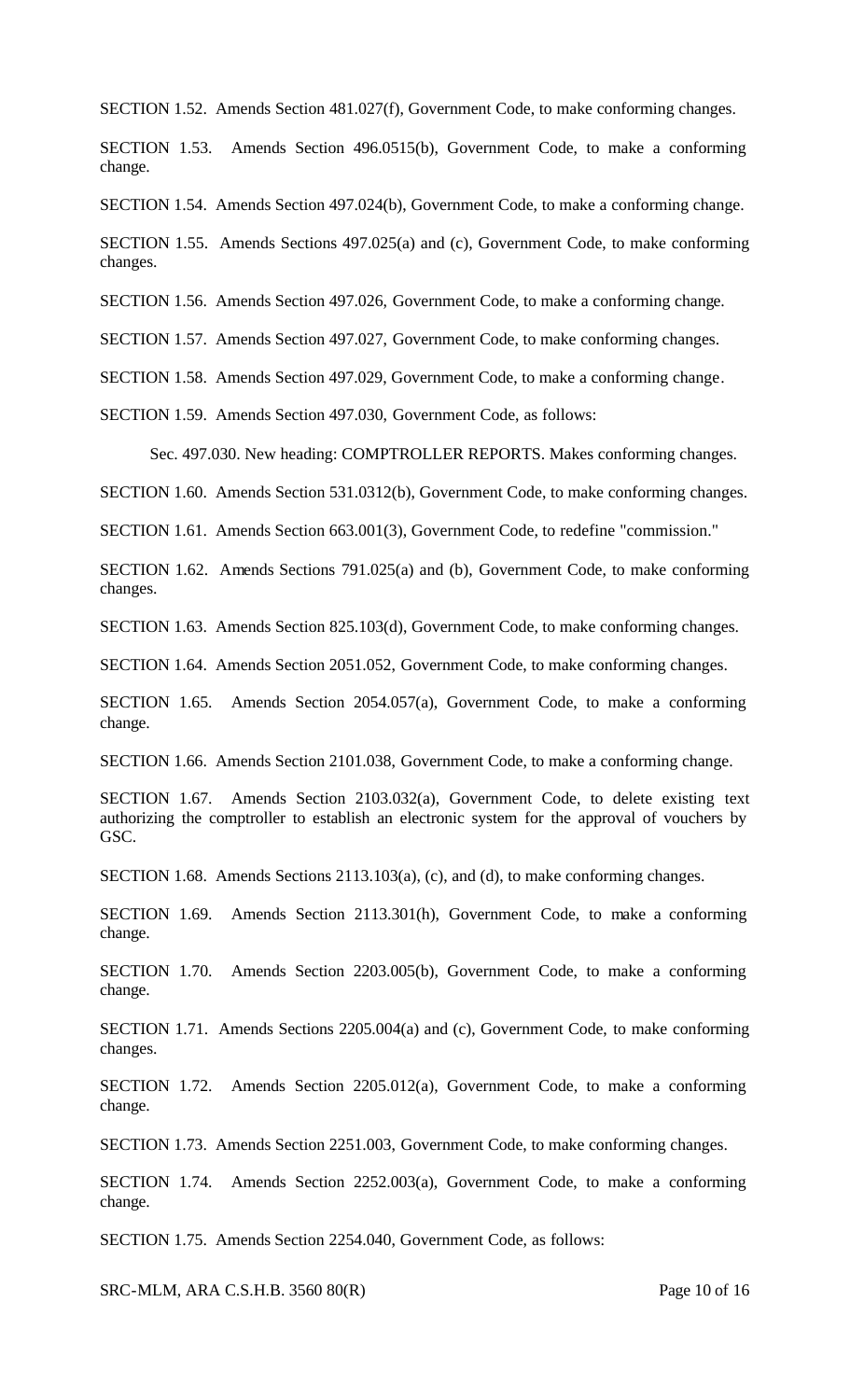Sec. 2254.040. New heading: PROCUREMENT BY COMPTROLLER. Makes a conforming change.

SECTION 1.76. Amends Sections 2261.001(a) and (c), Government Code, to make conforming changes.

SECTION 1.77. Amends Subchapter A, Chapter 2262, Government Code, by adding Section 2262.0011. as follows:

Sec. 2262.0011. TRANSFER OF DUTIES; REFERENCE. (a) Transfers all powers and duties of TBPC under this chapter (Statewide Contract Management) to the comptroller.

(b) Provides that a reference in this chapter to TBPC means the comptroller.

SECTION 1.78. Amends Section 2302.002, Government Code, to provide that the council is composed of certain individuals, including one representative of the comptroller, appointed by the comptroller.

SECTION 1.79. Amends Section 12.029(c), Agriculture Code, to require the Department of Agriculture to file the policies established under this section (Powers and Duties) with the comptroller, rather than SPGSC and with the Texas Department of Commerce or its successor in function and to make a conforming change.

SECTION 1.80. Amends Section 13.112, Agriculture Code, to make a conforming change.

SECTION 1.81. Amends Section 49.004(d), Agriculture Code, to provide that supplies, materials, services, and equipment purchased with funds obtained under this section (Use of Funds in Agricultural Technology Account) are not subject to the purchasing authority of the comptroller, rather than GSC.

SECTION 1.82. Amends Section 201.105(c), Agriculture Code, to make a conforming change.

SECTION 1.83. Amends Section 34.001, Education Code, to make conforming changes.

SECTION 1.84. Amends Section 34.006, Education Code, to make conforming changes.

SECTION 1.85. Amends Section 106.54, Education Code, to make a conforming change.

SECTION 1.86. Amends Section 107.66, Education Code, to make conforming changes.

SECTION 1.87. Amends Section 141.003(c), Education Code, to make a conforming change.

SECTION 1.88. Amends Section 142.004(e), Education Code, to make a conforming change.

SECTION 1.89. Amends Section 143.005(f), Education Code, to make a conforming change.

SECTION 1.90. Amends Section 152.004(e), Education Code, to make a conforming change.

SECTION 1.91. Amends Section 361.423, Health and Safety Code, to make conforming changes.

SECTION 1.92. Amends Section 361.425(a), Health and Safety Code, to make a conforming change.

SECTION 1.93. Amends Section 361.427(a), Health and Safety Code, to make a conforming change.

SECTION 1.94. Amends Section 841.083(c-2), Health and Safety Code, to make a conforming change.

SRC-MLM, ARA C.S.H.B. 3560 80(R) Page 11 of 16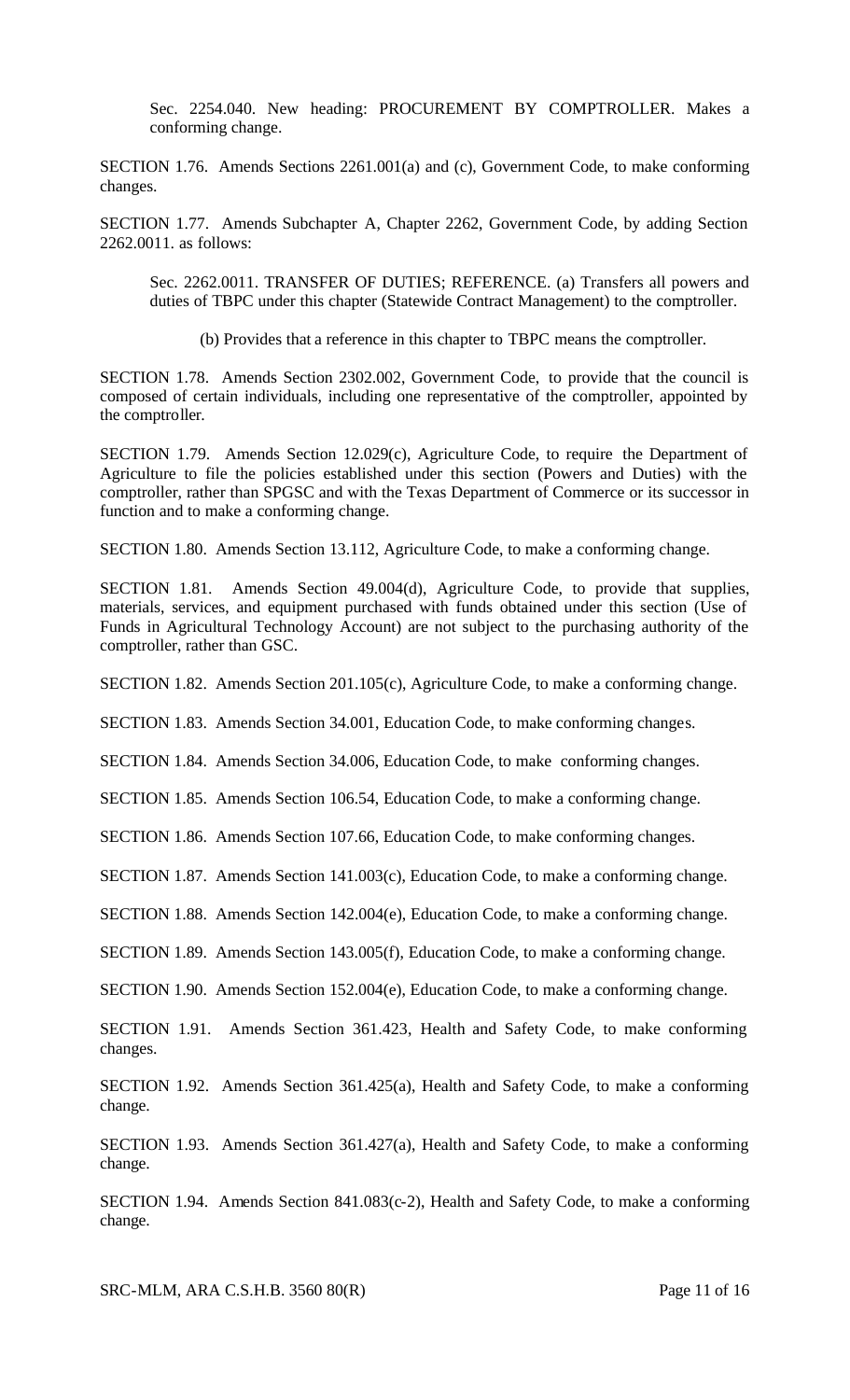SECTION 1.95. Amends Section 32.044(d), Human Resources Code, to make a conforming change.

SECTION 1.96. Amends Section 111.0553(a), Human Resources Code, to make a conforming change.

SECTION 1.97. Amends Chapter 122, Human Resources Code, by adding Section 122.0011, as follows:

Sec. 122.0011. TRANSFER OF DUTIES; REFERENCE. (a) Transfers all the powers and duties of TBPC under this chapter (Texas Council on Purchasing from People with Disabilities) to the comptroller.

(b) Provides that a reference in this chapter to TBPC means the comptroller.

SECTION 1.98. Amends Article 21A.0135(a), Insurance Code, to make a conforming change.

SECTION 1.99. Amends Sections 201.007(b), (c), (f), and (g), Local Government Code, to make conforming changes.

SECTION 1.100. Amends Section 252.0215, Local Government Code, to make a conforming change.

SECTION 1.101. Amends the heading to Section 262.002, Local Government Code, to read as follows:

Sec. 262.002. AUTHORITY TO PURCHASE ROAD EQUIPMENT AND TIRES THROUGH COMPTROLLER.

SECTION 1.102. Amends Section 262.002(a), Local Government Code, to make a conforming change.

SECTION 1.103. Amends Section 271.082, Local Government Code, to make conforming changes.

SECTION 1.104. Amends Section 113.283(a), Natural Resources Code, to make a conforming change.

SECTION 1.105. Amends Section 161.020, Natural Resources Code, to make a conforming change.

SECTION 1.106. Amends Section 12.008(c), Parks and Wildlife Code, to make a conforming change.

SECTION 1.107. Amends Section 81.404(b), Parks and Wildlife Code, to make conforming changes.

SECTION 1.108. Amends Section 111.0035(f), Tax Code, to require the comptroller to award a contract made under this section (Advanced Database Systems for Tax Collections) through a competitive bidding process that complies with Section 2155.132 (Purchases Less than Specified Monetary Amount) and deletes existing text requiring said award to comply with rules adopted by GSC relating to delegated purchases.

SECTION 1.109. Amends Section 111.0036(f), Tax Code, to make a conforming change.

SECTION 1.110. Amends Section 201.706, Transportation Code, to make a conforming change.

SECTION 1.111. Amends Section 202.082(b), Transportation Code, to make a conforming change.

SRC-MLM, ARA C.S.H.B. 3560 80(R) Page 12 of 16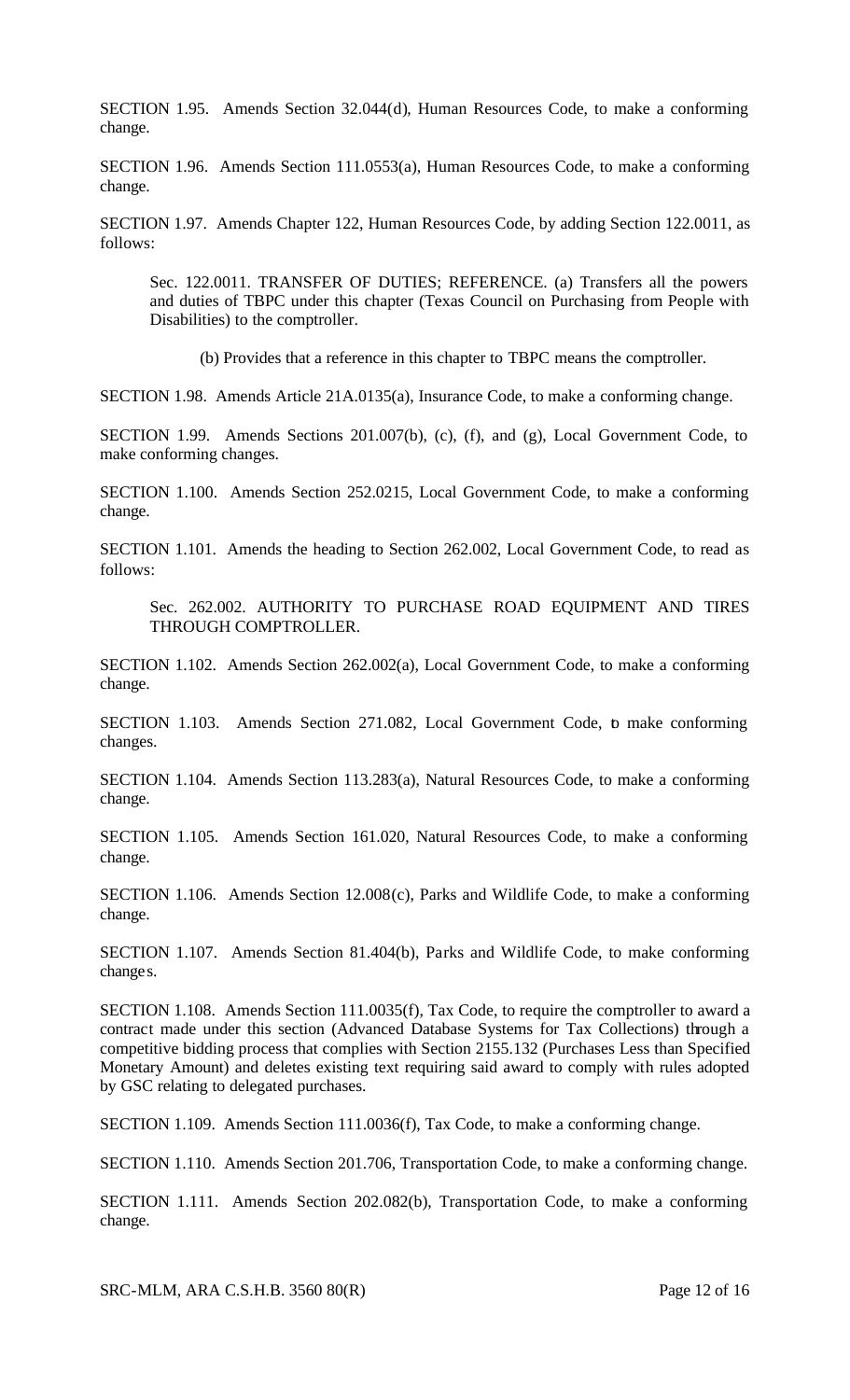SECTION 1.112. Amends Section 223.041(b), Transportation Code, to make a conforming change.

SECTION 1.113. Amends Section 502.052(c), Transportation Code, to make a conforming change.

SECTION 1.114. Amends Section 502.053(b), Transportation Code, to make a conforming change.

SECTION 1.115. Amends Section 14.058, Utilities Code, to make a conforming change.

SECTION 1.116. Amends Section 222.004(v), Water Code, to make a conforming change.

SECTION 1.117. Repealer: Section 403.241(1) (defining "commission"), 2103.063 (General Services Commission), 2152.003 (Authority to Adopt Rules), 2152.104(c) (authorizing the commission to assign directly to the executive director the duty to administer the surplus and salvage of property division), 2155.323(c) and (d) (requiring certain purchase information sent to the commission and authorizing the commission to determine the types of purchases for which a commission audit is required), and 2161.002(b) (requiring the comptroller to provide certain information to TBPC), Government Code.

SECTION 1.118. Repealer: Section 12.014(b) (limiting the State Purchasing and General Services Commission to the printing of no more than 10,000 copies of the annual report and requiring the distribution of the copies to farmers through certain organizations), Agriculture Code.

SECTION 1.119. Provides that TBPC is renamed TFC on the effective date of this Act.

SECTION 1.120. (a) Provides that TFC retains the powers and duties of the former TBPC that relate to charge and control of state buildings, grounds, or property, to maintenance or repair of state buildings, grounds, or property, to child care services for state employees under Chapter 663, Government Code, to surplus and salvage property, to construction of a state building, or to the purchase or lease of buildings, grounds, or property by or for the state.

(a-1) Transfers all other powers and duties of TBPC to the comptroller, except as otherwise provided by this Act or other law.

(b) Provides that all employees of TBPC who primarily perform duties related to an activity described by Subsection (a) of this section, including employees who provide administrative support for those services, remain employees of TFC.

(b-1) Transfers all other employees of TBPC to the office of the comptroller. Provides that a management employee of TBPC who is transferred to the office of the comptroller under this subsection does not automatically continue to hold the person's management position. Requires a person to apply for the position with the comptroller in order to hold the management position on other than an interim basis.

(c) Provides that a rule, form, policy, procedure, or decision of TBPC that is related to an activity described by Subsection (a) of this section continues in effect as a rule, form, policy, procedure, or decision of TFC.

(c-1) Provides that a rule, form, policy, procedure, or decision of TBPC that is related to an activity transferred by this Act to the comptroller continues in effect as a rule, form, policy, procedure, or decision of the comptroller until superseded by an act of the comptroller.

(d) Provides that a court case, administrative proceeding, contract negotiation, or other proceeding involving TBPC that is related to an activity described by Subsection (a) of this section is unaffected by the change in name of the agency.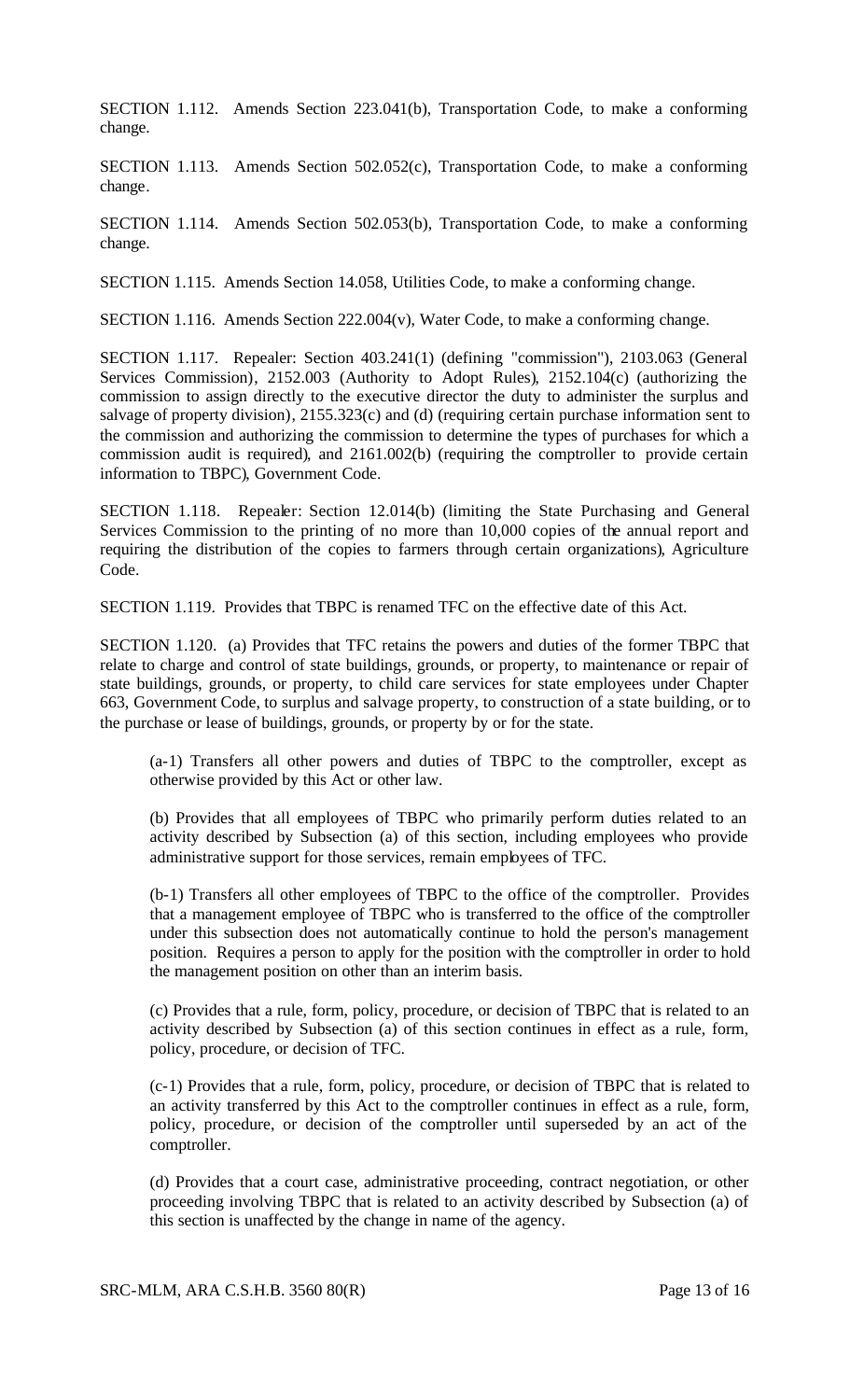(d-1) Provides that a court case, administrative proceeding, contract negotiation, or other proceeding involving TBPC that is related to an activity transferred by this Act to the comptroller is transferred without change in status to the comptroller, and the comptroller assumes, without a change in status, the position of TBPC in a negotiation or proceeding relating to an activity transferred by this Act to the comptroller to which TBPC is a party.

(e) Provides that all money, contracts, leases, rights, bonds, and obligations of TBPC related to an activity described by Subsection (a) of this section remain with TFC.

(e-1) Provides that all money, contracts, memoranda of understanding, leases, rights, bonds, and obligations of TBPC related to an activity transferred by this Act to the comptroller are transferred to the comptroller.

(f) Provides that all personal property, including records, in the custody of TBPC related to an activity described by Subsection (a) of this section remains the property of TFC.

(f-1) Provides that all personal property, including records, in the custody of TBPC related to an activity transferred by this Act to the comptroller becomes the property of the comptroller.

(g) Provides that all funds appropriated by the legislature to TBPC for an activity described by Subsection (a) of this section, including funds for providing administrative support for those services, continue as appropriations to TFC.

(g-1) Provides that all funds appropriated by the legislature to TBPC for an activity transferred by this Act to the comptroller, including funds for providing administrative support for those services, are transferred to the comptroller.

SECTION 1.121. Requires the comptroller and TFC, in accordance with Section 1.120 of this article, to adopt a memorandum of understanding that identifies and allocates between the office of the comptroller and TFC the powers, duties, property, employees, appropriations, and other items transferred under Section 1.120. Requires the memorandum of understanding to also identify and allocate between the office of the comptroller and TFC the employees and real and personal property of TBPC, including space in the central administrative offices of TFC, used to generally support the activities of TBPC and to provide a timetable for any necessary or advisable movement of the physical location of employees and property.

SECTION 1.122. Makes application of Sections 2155.086 and 2155.087, Government Code, as added by this Act and as they apply to a contract for which the solicitation of bids or proposals or similar expressions of interest is published on or after September 1, 2007, prospective.

# ARTICLE 2. DEPARTMENT OF INFORMATION RESOURCES

SECTION 2.01. Amends Section 35.102(c), Business & Commerce Code, to provide that this section (Software or Services that Restrict Access to Certain Material on Internet) does not apply to the Department of Information Resources (DIR), rather than GSC, in its capacity as the telecommunications provider for certain entities that provides interactive computer service.

SECTION 2.02. Amends Section 44.031(i), Education Code, to authorize a school district to acquire computers and computer-related equipment though DIR, rather than GSC, under contracts entered into in accordance with Chapter 2054 or 2157, Government Code. Makes a conforming change.

SECTION 2.03. Amends Section 2054.123(a), Government Code, to make a conforming change.

SECTION 2.04. Amends Section 2054.201, Government Code, to make conforming changes.

SECTION 2.05. Amends Sections 2054.304(b) and (c), Government Code, to make a nonsubstantive change and conforming changes.

SRC-MLM, ARA C.S.H.B. 3560 80(R) Page 14 of 16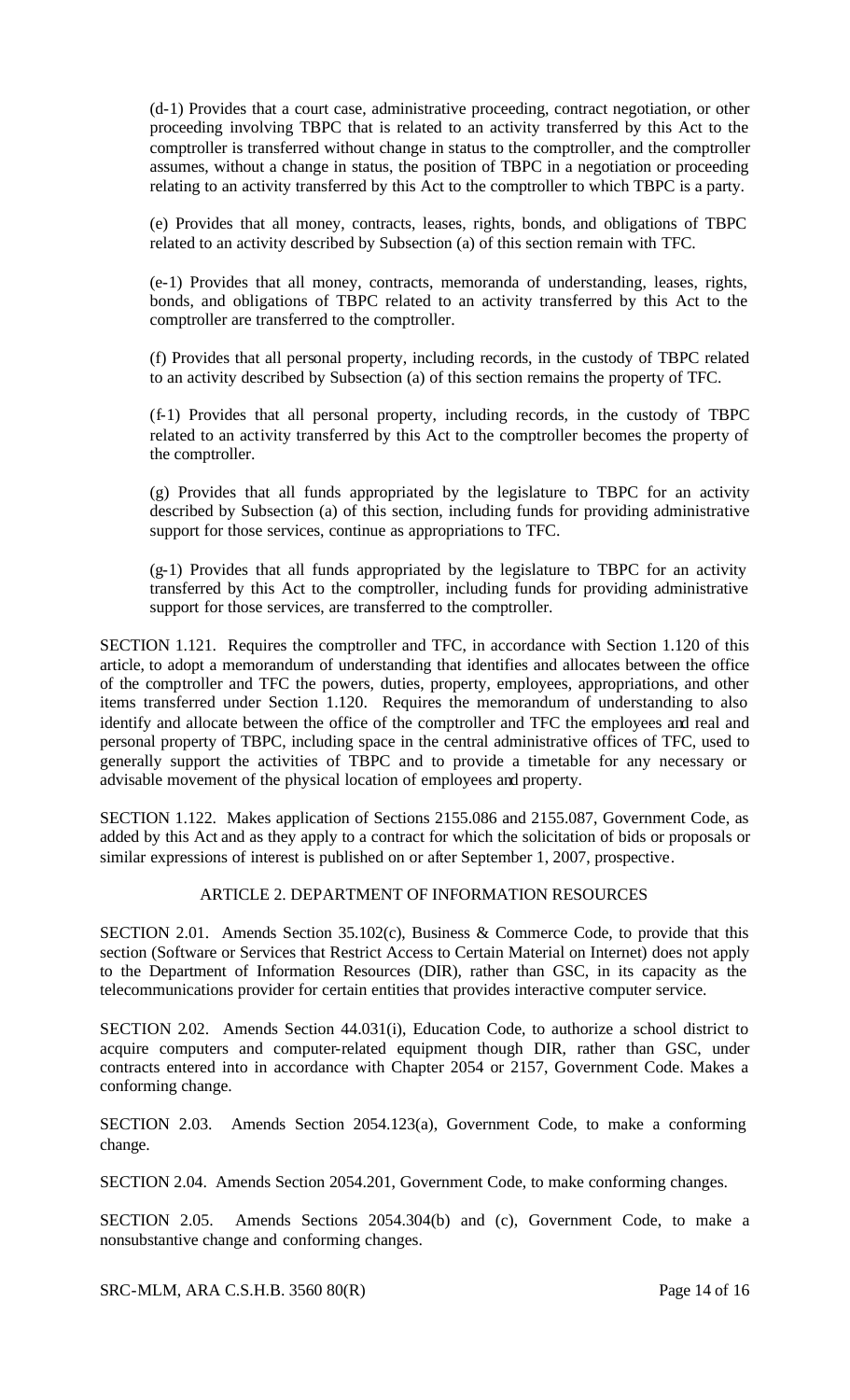SECTION 2.06. Amends Section 771.031(b), Health and Safety Code, to make a conforming change.

SECTION 2.07. Amends Section 771.0711(e), Health and Safety Code, to make a conforming change.

SECTION 2.08. Amend Section 55.203(f), Utilities Code, to make a conforming change.

### ARTICLE 3. CONFORMING AMENDMENTS; MISCELLANEOUS

SECTION 3.01. Amends Section 201.002(b), Transportation Code, to make a conforming change.

SECTION 3.02. Amends Section 403.023(b), Government Code, to delete existing text authorizing GSC to contract with one or more credit or charge card issuers on behalf of state agencies.

SECTION 3.03. Amends Section 441.203(a), Government Code, to remove the executive director of TBPC from the membership of the Records Management Interagency Coordinating Council.

SECTION 3.04. Amends Section 551.0726(a), Government Code, to make a conforming change.

SECTION 3.05. Reenacts Section 552.009(a), Government Code, as amended by Chapters 329 and 716, Acts of the 79th Legislature, Regular Session, 2005.

SECTION 3.06. Amends Section 571.061(a), Government Code, to require TFC to administer and enforce Sections 2152.064 and 2155.003.

SECTION 3.07. Amends Section 571.091(a), Government Code, to require TFC to prepare a written opinion answering the request of a person subject to Sections 2152.064 or 2155.003 for an opinion about the application of these laws to the person in regard to a specified existing or hypothetical factual situation.

SECTION 3.08. Amends Section 572.003(c), Government Code, to make a conforming change.

SECTION 3.09. Amends Subchapter B, Chapter 2152, Government Code, by adding Section 2152.064, as follows:

Sec. 2152.064. CONFLICTS OF INTEREST IN CERTAIN TRANSACTIONS. Prohibits a TFC member, employee, or appointee from having an interest in, or in any manner being connected with, a contract or bid for a purchase of goods or services, including professional or consulting services, by TFC or another agency of the state in connection with certain TFC duties, a recipient of state surplus or salvage property under the control of TFC, or in any manner, including by rebate or gift, accepting or receiving, directly or indirectly, from a recipient of state surplus or salvage property or a person to whom a contract described by Subdivision (1) may be awarded, anything of value or a promise, obligation, or contract for future reward or compensation.

(b) Provides that a TFC member, employee, or appointee who violates Subsection (a)(2) is subject to dismissal.

(c) Requires TEC to adopt rules to implement this section in consultation with TFC.

(d) Requires TEC to administer and enforce this section and authorizes TEC to prepare written opinions regarding this section in accordance with Subchapter D, Chapter 571.